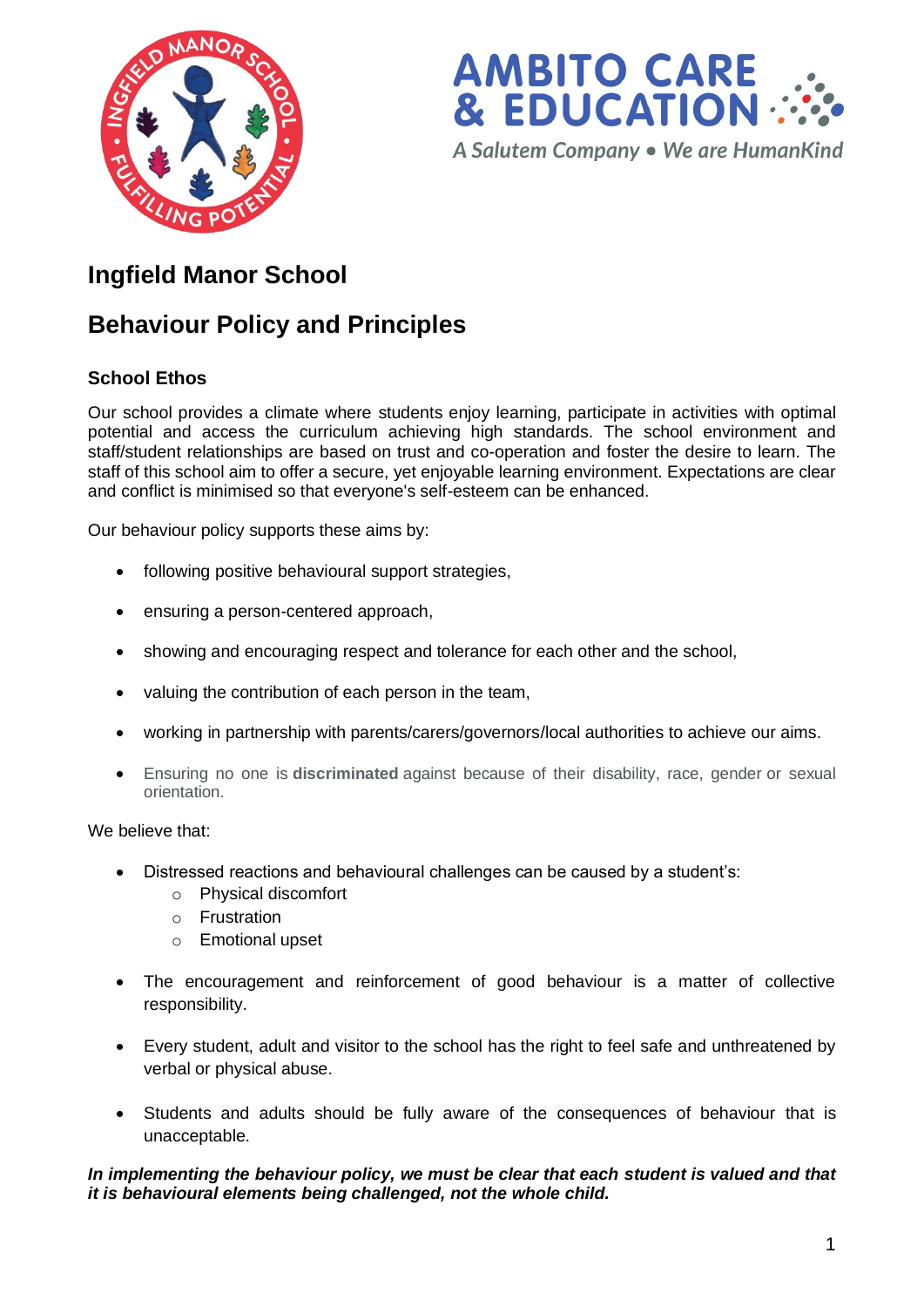# **Our students**

The holistic approach adopted by the trans-disciplinary teams is targeted to meet the student's needs in full. Each student experiences what it is like to learn in a group, to share, and communicate with a positive attitude which aids collaborative learning and helps underpin good behavior.

- We expect that the students will respect other students in the way that they talk to and treat each other.
- We expect that the students will look after one another by letting an adult know if they are worried about another student.
- We expect students to undertake assigned work and engage with their education
- Where students' understanding is limited, we will work towards encouraging greater understanding and awareness.
- Our students are taught the principles of right and wrong.

From these expectations we have a set of common-sense rules

- be kind to each other.
- mutual respect between staff and students at all times.
- take care of your school.

# **Our Staff Team**

Staff have a vital role to play as they are at the forefront of behaviour management. They have the closest knowledge of the students in their care and will wish to build up a relationship involving mutual support, trust and respect.

We expect that our staff will:

- provide students with a good role model.
- provide students with a framework of behaviour that supports the whole school policy.
- agree and implement appropriate strategies, guidelines and control measures.
- support each other by following agreed methods in responding to behaviour issues.
- positively reinforce examples of good behaviour, for example using an award system and individual class systems as well as verbal praise, stickers, certificates and other rewards as appropriate.
- allow time for discussion about positive and negative behaviour.
- keep clear records of positive and negative behaviour as appropriate.
- Challenge low level incidents 'in the moment', including any incidents of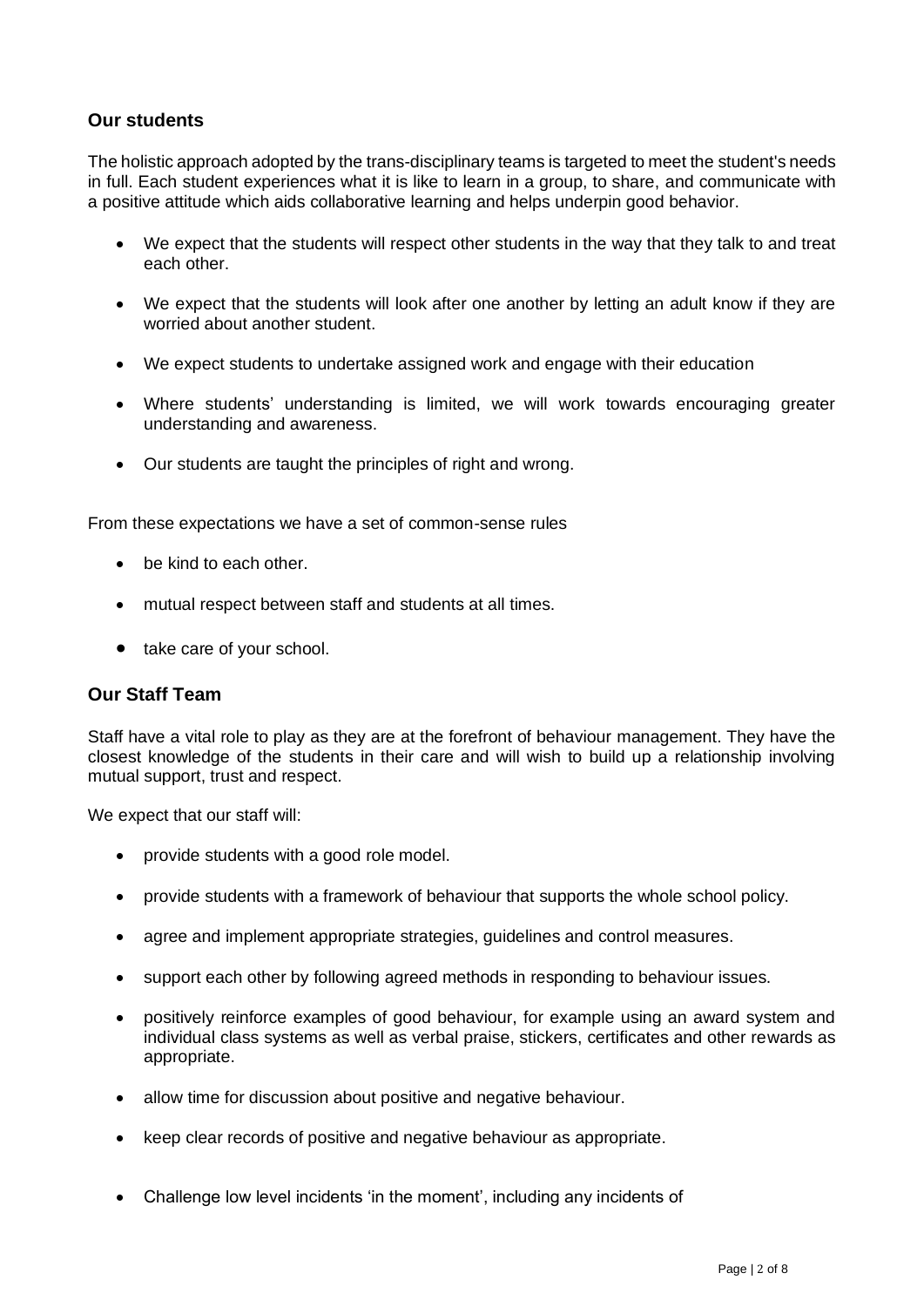- keep parents fully informed about issues concerning behaviour.
- Complete positive behaviour support training where appropriate.

Staff training lays emphasis upon positive reinforcement and how to respond supportively to behaviors that challenge. The School has very few rules apart from the expectation of order, politeness and mutual respect for all members of the community. The only formal rules are:

- Staff will ensure that students are safe whatever the activity being conducted
- A sense of order and purpose are essential to the planning and delivery of learning in the school building and in the school environment
- When a member of staff is experiencing difficulty in supporting a student, they will refer to a senior colleague for advice
- The policy recognises the importance of the role that parents play and the shaping of good behaviour. Staff will avoid routines and giving advice that may conflict with agreements made with parents
- All staff will encourage active learning and provide imaginative opportunities, which will help to avoid boredom or students not being constructively occupied in their classrooms and throughout the day.
- All students will have an allocated team member (ATM). The ATM is responsible for ensuring any behavioral support strategies are shared amongst the appropriate staff teams.
- No member of staff or students will run in the school building

# **Parents and Carers**

We expect that parents will:

- be involved and support us in helping to meet our aims.
- feel confident that everything is being done to make sure that their child is happy and safe at school.
- be informed about and fully involved in all aspects of their child's behaviour.
- discuss any concerns with the appropriate team staff.

# **Governors**

We expect that governors will:

- ensure staff are constantly striving to provide a safe, happy and stimulating environment.
- support the Principal and Senior Management Team in the implementation of this policy.
- play an active role in ensuring our aims are met.

# **Rewards**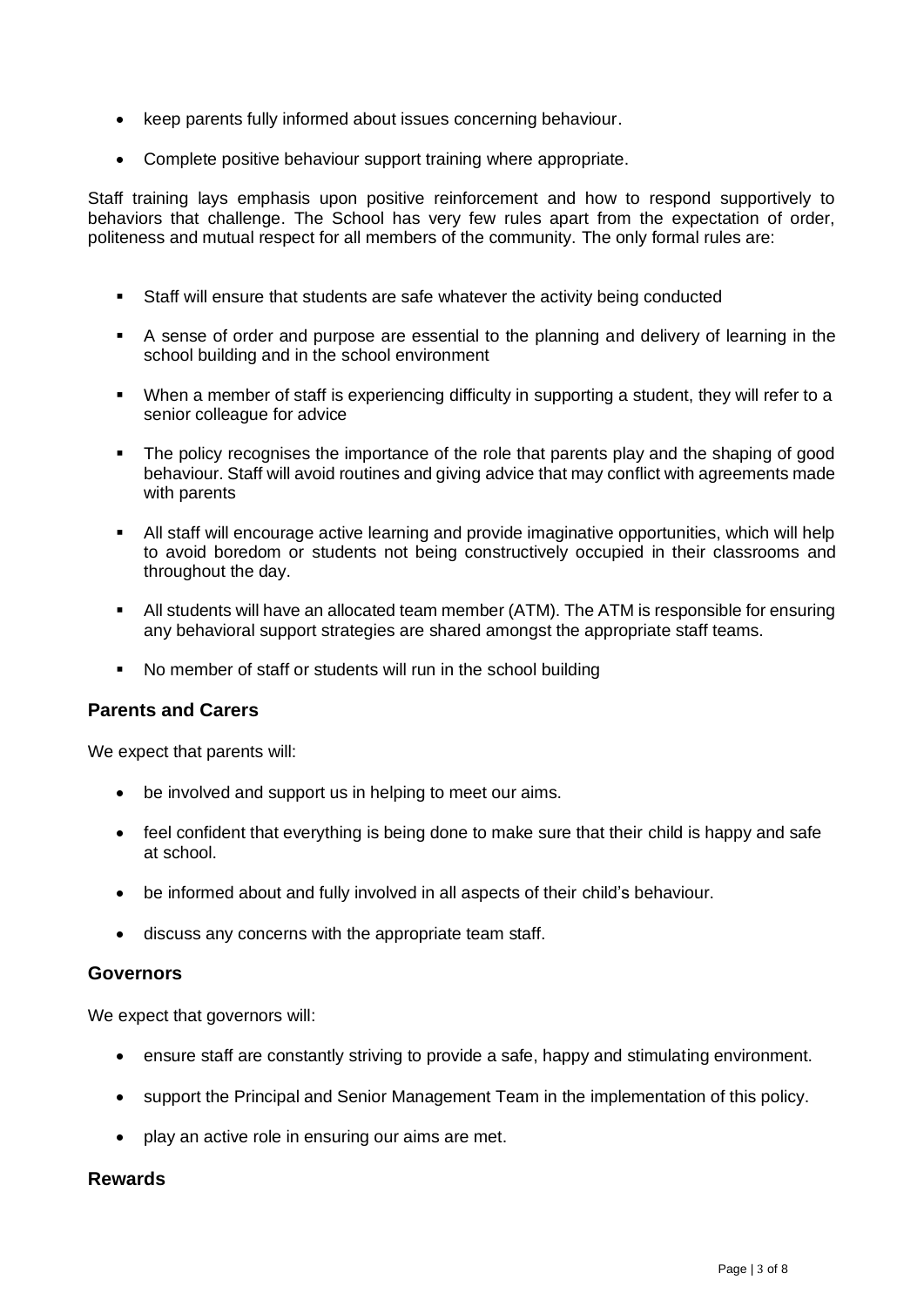We know that effective praise helps the students appreciate how his/her achievement is helped by his/her own attitude; it acknowledges effort, focuses attention on relevant behaviour and fosters intrinsic motivation. Staff are careful to ensure that each student is given recognition.

Rewards we give include:

- approving look, nod, smile, private praise.
- public praise, certificates, stickers, 'student of the week', special acknowledgement within assemblies.
- informing parents.
- displays.

# **Unacceptable behaviour**

Unacceptable behaviour is that which:

- Makes anyone in the school feel threatened and/or unhappy.
- Prevents staff from teaching, and other students from learning, throughout the extended school day.
- Shows disrespect to students, adults, and our school.
- Contradicts the school's Safeguarding policies and procedures.

Staff responses as a direct result of unacceptable behaviour may include:

- use of a non-verbal signal
- ignoring the behaviour
- a private verbal rebuke and reminder of acceptable behaviour
- implementation of a student's individual positive behaviour plan
- repetition of task if necessary
- informing and discussing with parents if necessary.
- Student being asked to see a member of the senior leadership team

# **Anti-bullying**

# *Please see Keeping Children Safe in Education*

An unacceptable behaviour is peer on peer abuse. This would include any harassment of a sexual nature.

It is within the ethos of the school that students respect and care for each other. However, it is recognised that there could be incidents of bullying and that staff need to be mindful of this and vigilant in their observations of students. Staff are equipped to tackle any form of sexism and sexual harassment.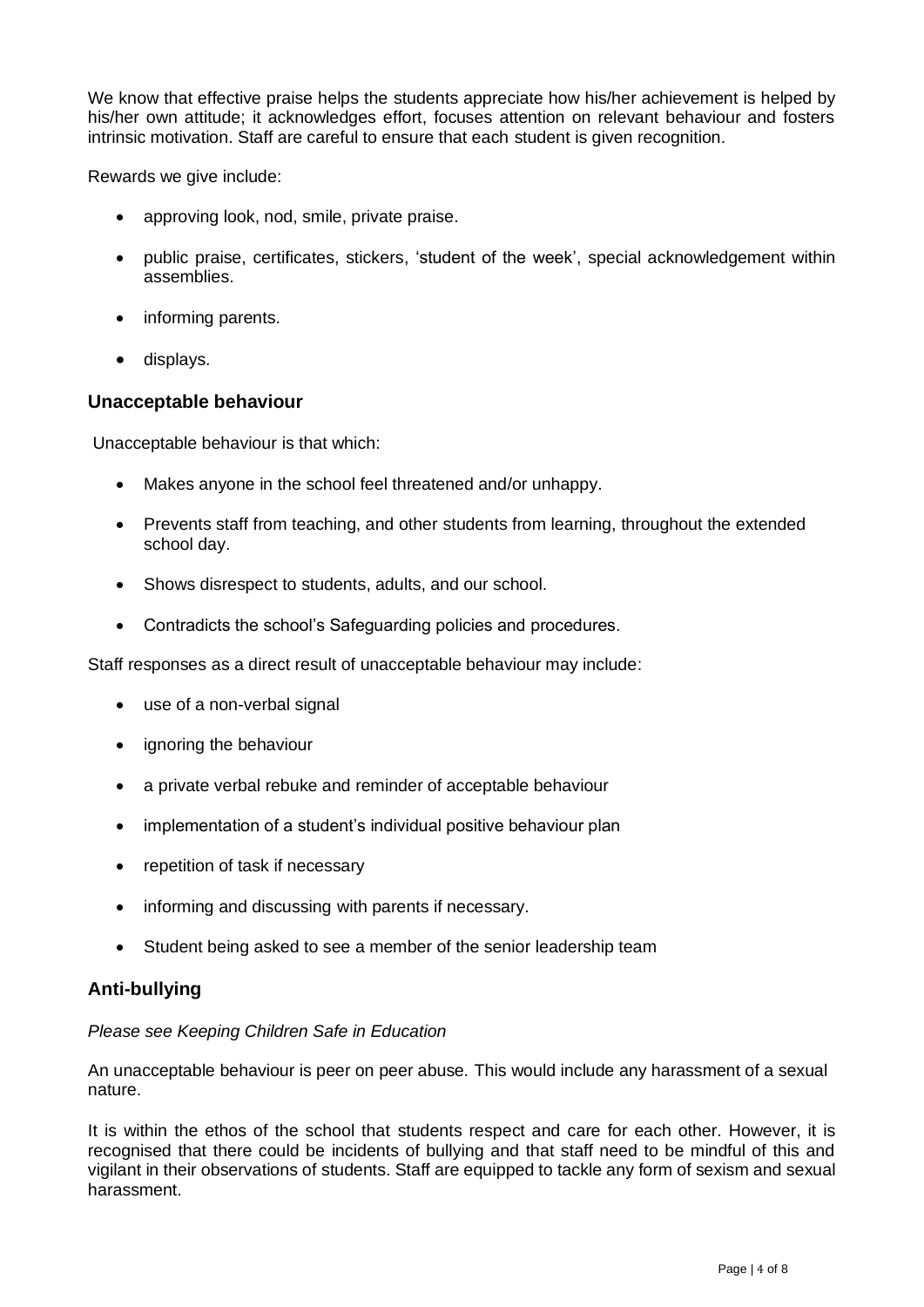Peer on peer abuse of any kind is unacceptable behaviour in our school. It is this anti-social behaviour of which we don't approve and not the student.

We support victims of bullying, and students with bullying behaviour are also given suitable guidance

Peer on peer abuse is defined as deliberately hurtful behaviour, repeated over a period of time, where those being bullied / harassed feel powerless to defend themselves. The main types of peer on peer abuse are:

- Physical (hitting, kicking, theft)
- Verbal (name calling, racist remarks)
- Indirect (spreading rumours, excluding someone from social groups).
- Cyber (all areas of internet, such as email & internet chat room misuse, mobile threats by text messaging & calls misuse of associated technology, i.e. camera & video facilities)
- Exploitation
- Sexual harassment

Students who are being bullied / harassed may show changes in behaviour, such as becoming shy and nervous, feigning illness, or clinging to adults. There may be evidence of changes in work patterns, or lack of concentration. Students must be encouraged to report any peer on peer abuse.

If allegations or observations of peer on peer abuse occur, staff should:

- follow the school's safeguarding policy and report to a DSL
- listen to students
- resolve issues impartially
- work positively with the student who is bullying.
- ensure that students know and understand that they should always tell someone if they feel they are being bullied even if it is a 'one off' incident.

All incidents of peer on peer abuse should be formally recorded. This will be monitored by the school's Designated Safeguarding Leads (DSL's). The DSL's will discuss and update the safeguarding team at their weekly safeguarding meeting of any incidents or behaviour issues in the school.

# **Sanctions**

Wherever possible we encourage negotiated sanctions that match the offence. Any measures taken to respond to unacceptable behaviour are appropriate to the age, understanding and individual needs of the student, for example taking into account that unacceptable or challenging behaviour may be the result of illness, bullying, certain disabilities such as autism, or communication difficulties. All actions must be in line with the students support plan or behavioural support plan, unless there is a significant risk of harm to themselves or others.

Specific measures are selected, avoided or adapted as necessary to take the student's needs, characteristics plus any disability/SEN into account.

Therefore in discussion with the student we:

• check by asking the student that they understand why their behaviour is unacceptable.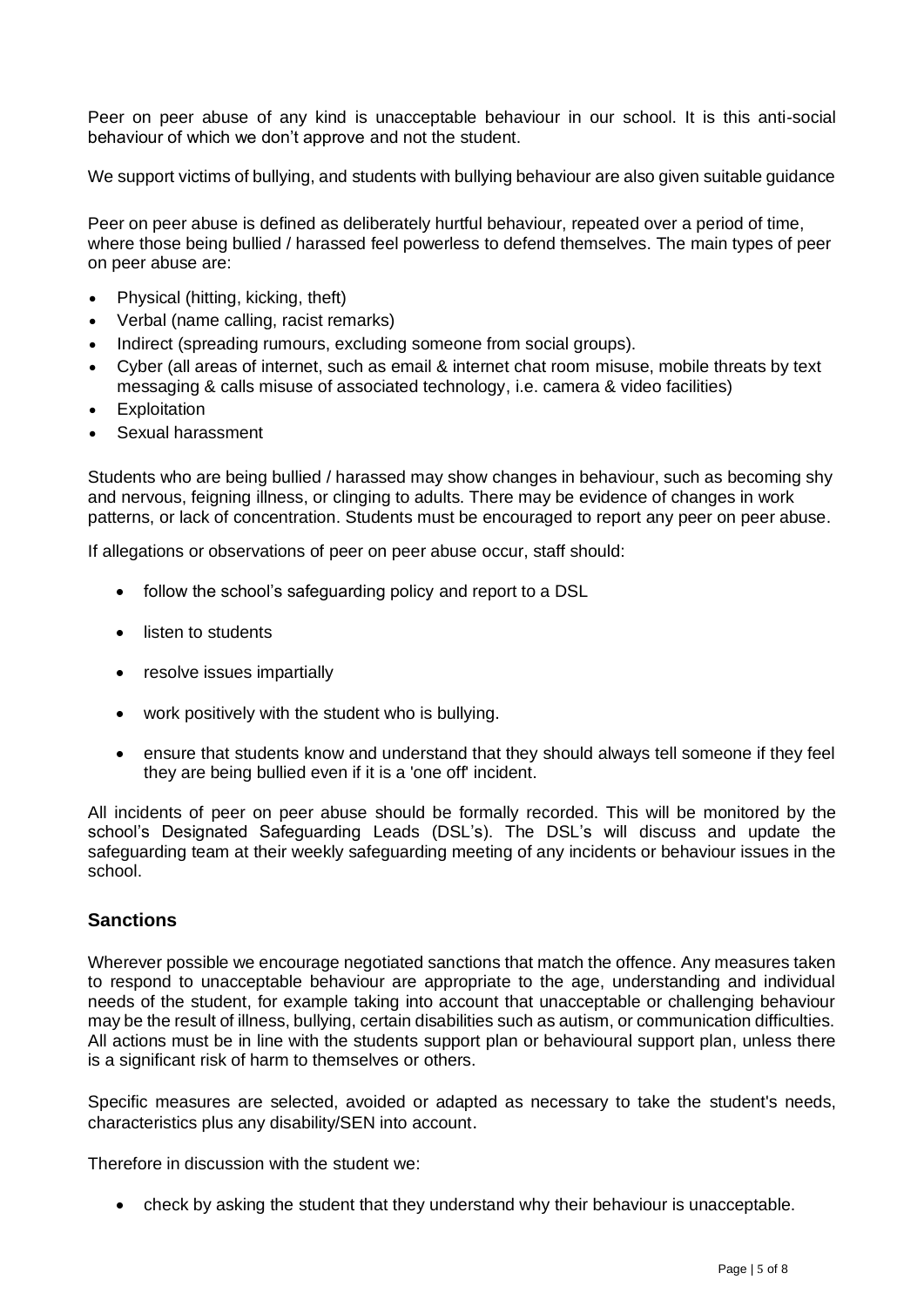- explore the effect that behaviour has on others.
- examine strategies for avoiding the same situation in the future.
- encourage students to think of or offer some alternative strategies.
- problem solve.
- support students to develop their communication.

The most powerful sanction, for the majority of students, is the disapproval of those whose views (adults or peers) they respect. We feel it is important therefore to create a climate of opinion in which that sanction will have the greatest effect. All actions must be in line with the students support plan or behavioural plan. With discussion, acceptable sanctions include:

- a mild verbal rebuke
- removal from scene of disruption
- opportunity for self-imposed withdrawal time out  $(1 5$  mins)
- informing of parents.
- withdrawal of free choice time (Personal and Social activities that lie outside the whole Curriculum). In the context of the Children's Act and the law it is not permitted to withdraw the student's entitlement to the whole Curriculum as a sanction. It is possible to withhold personal and social privileges that are extraneous to the whole curriculum provided they do not break the principles of the School Policy as set out above.

# **Prohibited Sanctions**

No unreasonable, idiosyncratic or excessive sanctions are used by staff or others at the school, including any sanction intended to cause pain, anxiety or humiliation, nor are any of the following used as a punishment:

- Any action which contradicts the school's Safeguarding policies and procedures
- Any form of hitting of a student (including hitting a student in anger or retaliation)
- Any form of humiliation
- Over reaction to a situation and over punishments
- Blanket punishments
- Left in a room they cannot exit
- Withholding of any aids or equipment needed by a student (including tuning off power to power chair without student's approval)
- Use of an aid or equipment to restrict movement or free access to school areas
- Deprivation of access to food or drink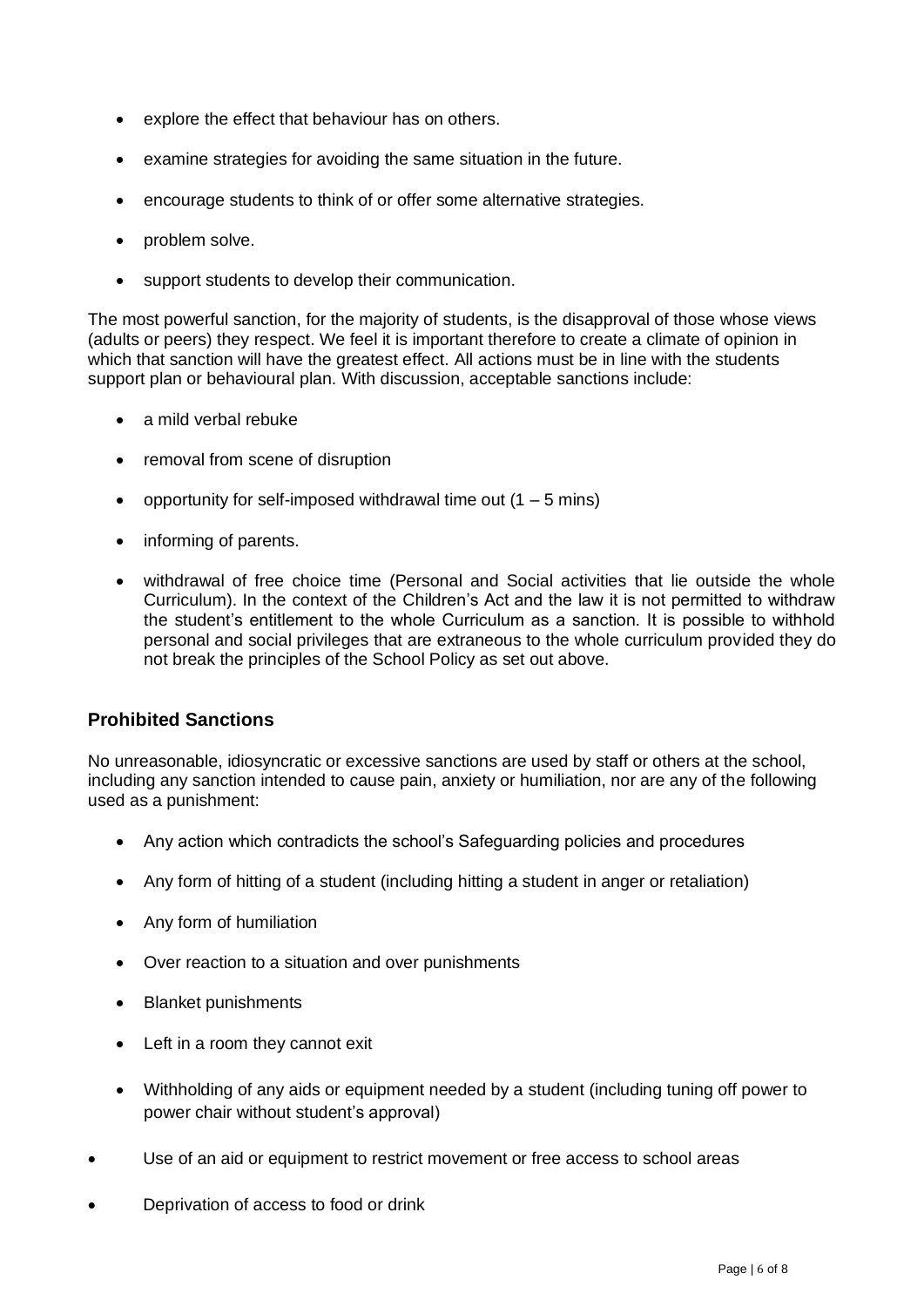- Enforced eating or drinking
- Withdrawal of medical treatment
- Prevention of contact by telephone or letter with parents or any appropriate independent listener or helpline

Please note:

- whenever possible, unacceptable behaviour is dealt with in the classroom situation by avoiding confrontation.
- We must be mindful of the student's entitlement to the curriculum.

However if a student is acting in a way which is likely to cause harm to others or to themselves, or disrupting the learning of others, a member of staff may:

Remove the student from scene of disruption, which may include:

■ opportunity for self - imposed withdrawal (1-5 minutes)

#### **Use of physical intervention:**

- quiding using gentle pressure
- escorting by leading by the arm
- physically block the student's path in order to speak to them.
- lifting. (smaller children)

Any action used must be recorded under the school's Restraints policy. Any further physical intervention will only be formally approved as expressly indicated in a student's Individual Behaviour Management Plan and can only be carried out by staff formally trained in appropriate and safe techniques. Any use of physical intervention would need to be recorded on the company's 'restrictive practice' form.

# **The role of School Management**

Records of serious incidents of unacceptable behaviour are recorded. The following aspects need to be recorded at the time the incident occurred:

- what led to the incident
- what behaviour occurred
- what the consequences of the behaviour were
- what action was taken, and if a sanction was imposed
- was physical intervention necessary, and what form did it take

An entry on the restrictive practice form may be necessary and should be completed by the staff member directly involved and signed. This is notified **immediately** to the relevant Head of Department who will discuss the incident with the Head of Care and/or Principal. A decision to inform